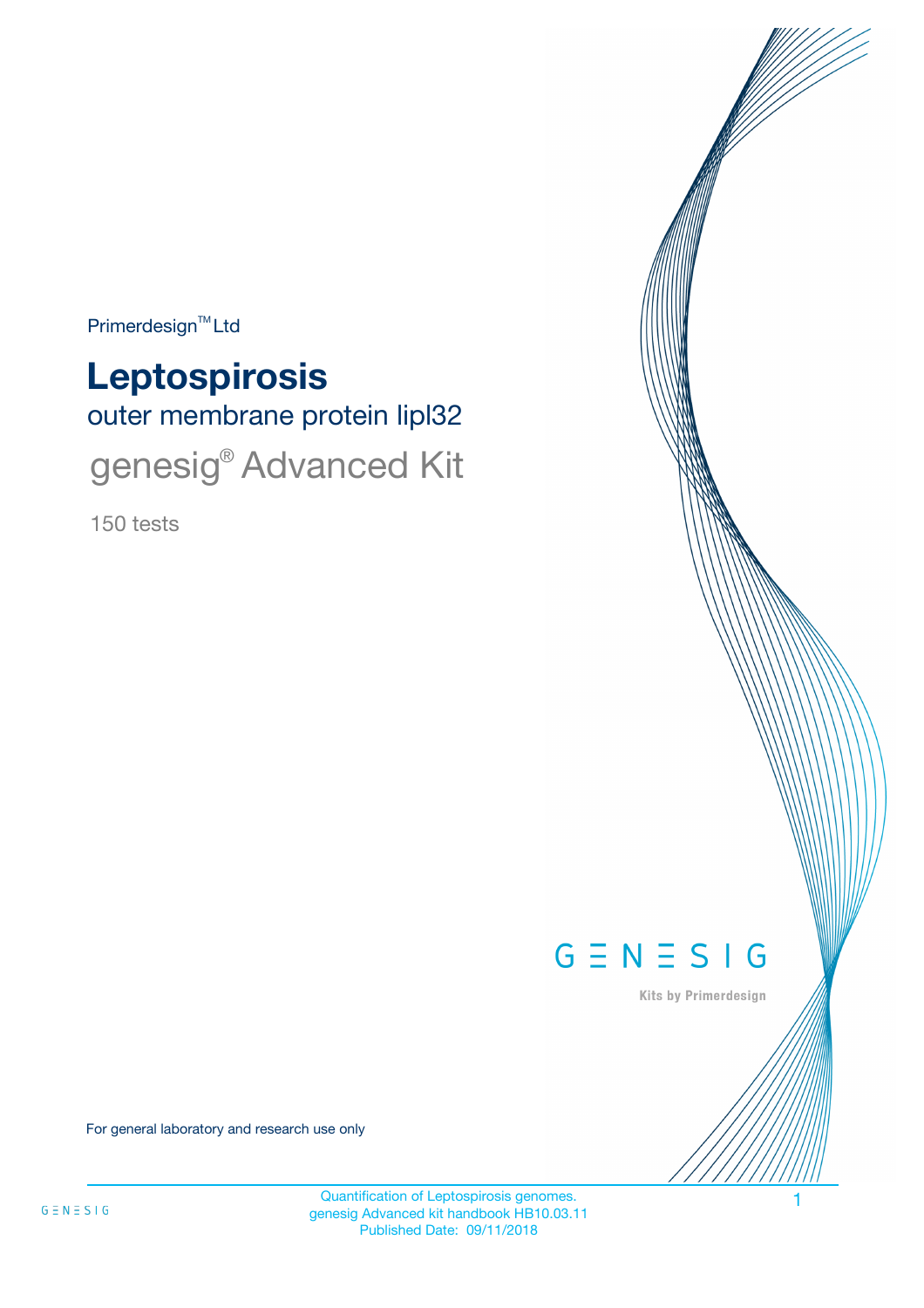## Introduction to Leptospirosis

Leptospirosis is a bacterial zoonotic disease caused by spirochaetes of the genus Leptospira. Spirochaetes are Gram-negative bacteria, which have long, helically coiled cells with distinctive axial filaments, which run lengthwise between the cell membrane and outer membrane. These cause a twisting motion which allows the spirochaete to move about.

Leptospirosis is transmitted by contact with infected blood and other bodily fluids. This can include food or water contaminated with urine from infected animals. Treatment is aimed at suppressing the causative bacteria using antibiotics and fighting possible complications.

In animals the disease most commonly causes damage to the liver and kidneys. Vasculitis can occur, causing edema. Myocarditis, pericarditis, meningitis, and uveitis are also possible sequelae. Vomiting, fever, failure to eat, reduced urine output, unusually dark or brown urine, and lethargy are also indications of the disease.

In humans, leptospirosis can cause many symptoms although in some cases can be asymptomatic. The disease is biphasic with symptoms appearing after a 4-14 day incubation period.

Initially the disease presents with flu-like symptoms (fever, chills, myalgias and intense headaches), which resolve leaving the patient briefly asymptomatic before the onset of the second phase. This is characterised by meningitis, liver damage (causing jaundice), and renal failure. Only 1 in 10 cases are classified as severe (i.e. leading to complications), but approximately 5-50% of these cases are fatal.

The causative bacterium has 5 different serovars that are disease causing, with other (less common) infectious strains. Genetically different leptospira organisms may be identical serologically and vice versa, leading to difficulties in strain identification.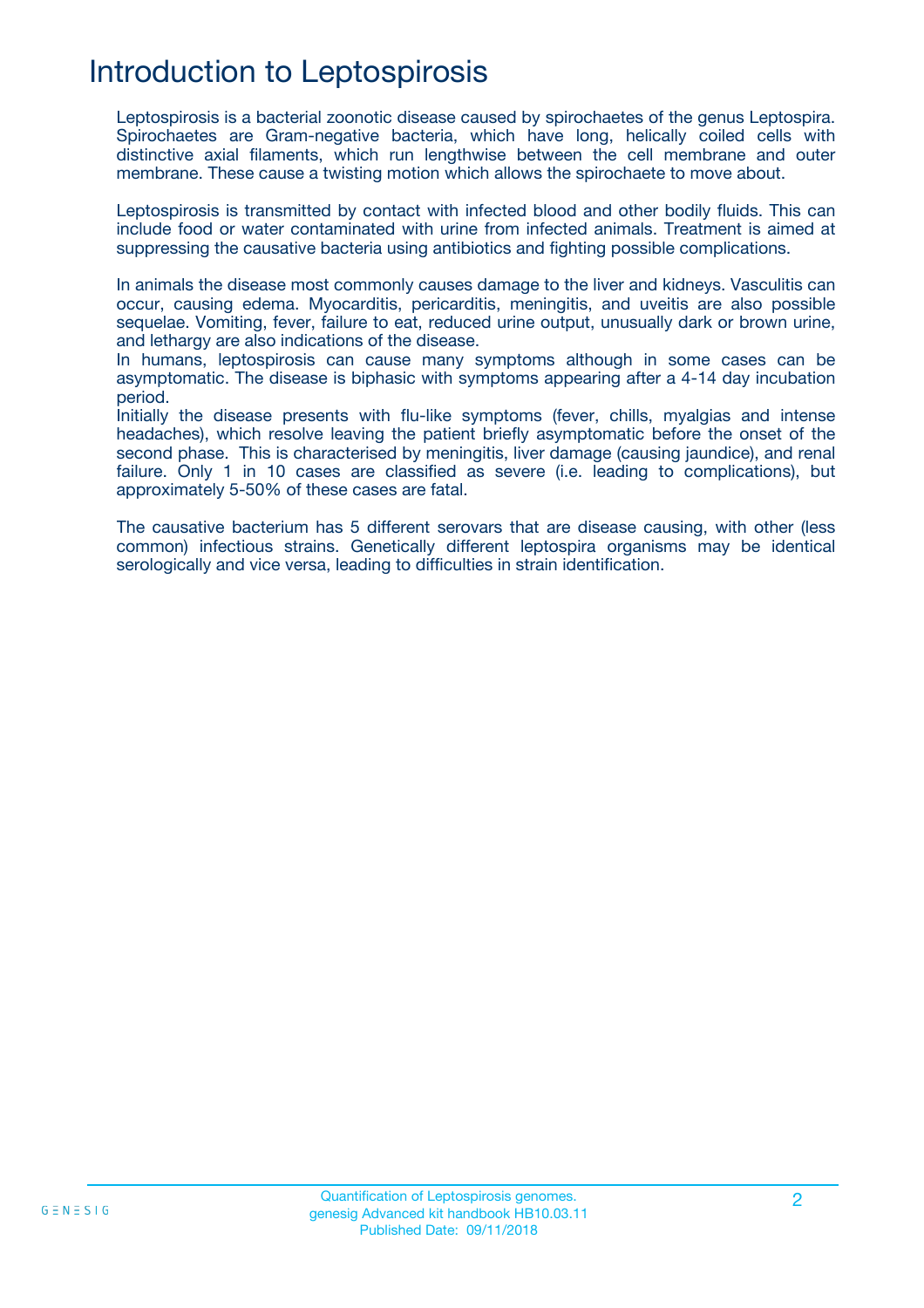# **Specificity**

The Primerdesign genesig Kit for Leptospirosis (Leptospirosis) genomes is designed for the in vitro quantification of Leptospirosis genomes. The kit is designed to have a broad detection profile. Specifically, the primers represent 100% homology with over 95% of the NCBI database reference sequences available at the time of design.

The dynamics of genetic variation means that new sequence information may become available after the initial design. Primerdesign periodically reviews the detection profiles of our kits and when required releases new versions.

The primers have 100% homology with over 95% of reference sequences in the NCBI database (including those listed below) and therefore have a very broad detection profile

| AM937000.1. | DQ286418.1.                                                           | AY776294.1. | AY609332.1. | AY609329.1. | AY609327.1. |
|-------------|-----------------------------------------------------------------------|-------------|-------------|-------------|-------------|
| AY609325.1. | AY609324.1.                                                           | AY609321.1. | AY461909.1. | AY461908.1. | AY461907.1. |
| AY461905.1. | AY461903.1.                                                           | AY461902.1. | AY568679.1. | AY442332.1. | DQ149595.1, |
|             | AE010300.1, AF366366.1, U89708.1, AF245281.1, AB094436.2, AB094435.2, |             |             |             | AB094433.2. |
| AE016823.1. | DQ343231.1.                                                           | AY776293.1. | AY609333.1. | AY609328.1. | AY609326.1. |
| AY461920.1. | AY461910.1.                                                           | AY461906.1. | AY461904.1. | AY461901.1. | AY423075.1. |
| DQ092412.1. | AF181553.1.                                                           | AJ580493.1. | AB094437.2. | AB094434.2. | AY223718.1. |
| AY609323.1. | AY461919.1.                                                           | AY461918.1. | AY461917.1, | AY461916.1. | AY461915.1. |
| AY461914.1. | AY461913.1.                                                           | AY461912.1. | AY461911.1. | AF181556.1. | AF121192.1. |
| CP000350.1. | CP000348.1.                                                           | DQ286417.1. | AY609331.1. | AY461930.1. | AY461899.1. |
| AY461895.1. | AY461893.1.                                                           | AF181554.1. | EU526390.1. | EU526389.1. | EU293442.1. |
| EU293441.1, | DQ320625.1.                                                           | DQ286415.1. | AY609330.1. | AY609322.1. | AY461929.1. |
| AY461900.1. | AY461898.1,                                                           | AY461897.1, | AY461896.1. | AY568680.1. | DQ286416.1. |
| AY461894.1. | AY776292.1.                                                           | AY461928.1. | AY461927.1. | AY461926.1  | AY461925.1. |
|             |                                                                       |             |             |             |             |

If you require further information, or have a specific question about the detection profile of this kit then please send an e.mail to enquiry@primerdesign.co.uk and our bioinformatics team will answer your question.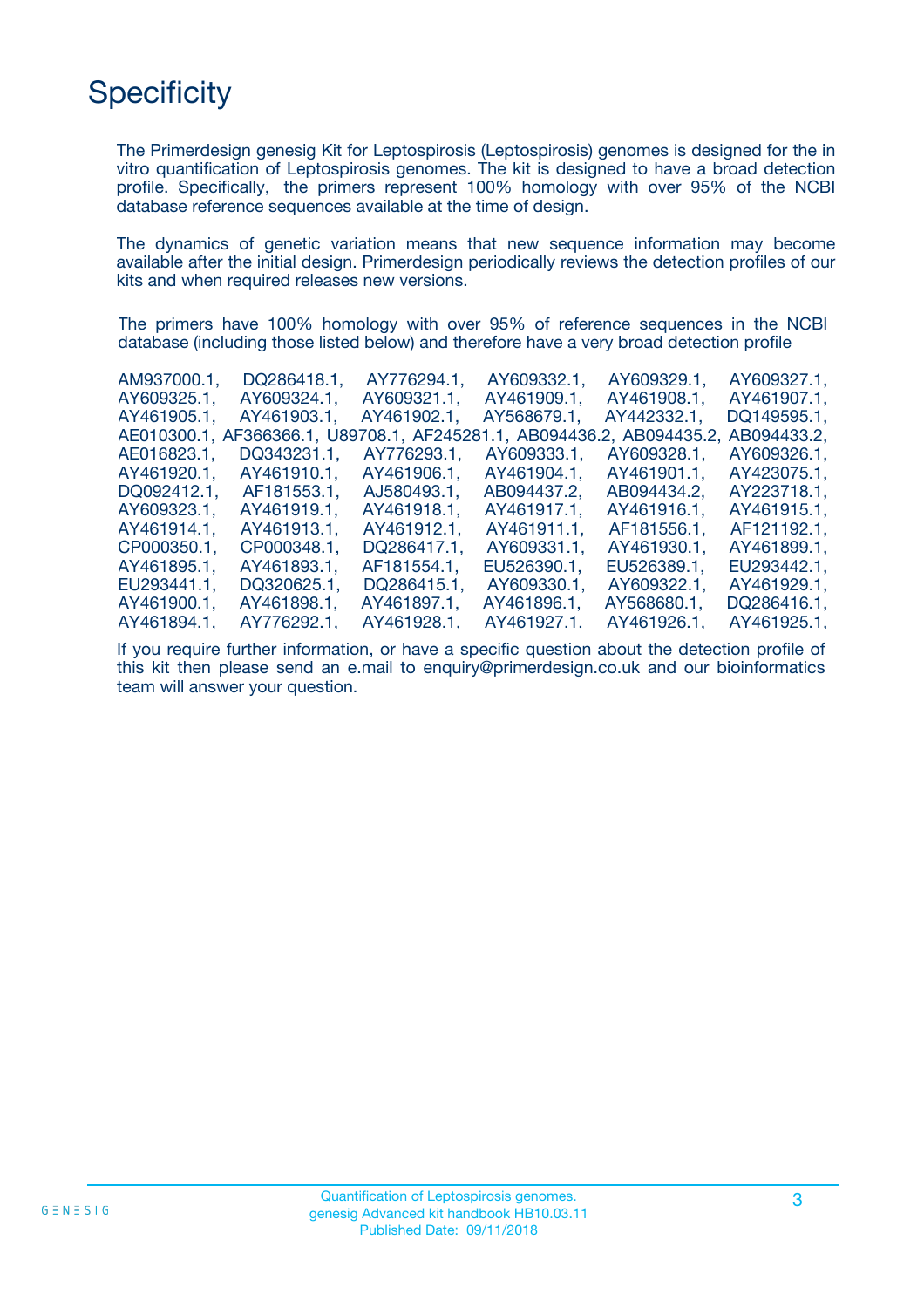## Kit contents

- **Leptospirosis specific primer/probe mix (150 reactions BROWN)** FAM labelled
- **Leptospirosis positive control template (for Standard curve RED)**
- **Internal extraction control primer/probe mix (150 reactions BROWN)** VIC labelled as standard
- **Internal extraction control DNA (150 reactions BLUE)**
- **Endogenous control primer/probe mix (150 reactions BROWN)** FAM labelled
- **RNase/DNase free water (WHITE)** for resuspension of primer/probe mixes
- **Template preparation buffer (YELLOW)** for resuspension of internal control template, positive control template and standard curve preparation

### Reagents and equipment to be supplied by the user

#### **Real-time PCR Instrument**

#### **Extraction kit**

This kit is recommended for use with genesig Easy DNA/RNA extraction kit. However, it is designed to work well with all processes that yield high quality RNA and DNA with minimal PCR inhibitors.

#### **oasig**TM **lyophilised or Precision**®**PLUS 2X qPCR Master Mix**

This kit is intended for use with oasig or PrecisionPLUS2X qPCR Master Mix.

**Pipettors and Tips**

**Vortex and centrifuge**

#### **Thin walled 1.5 ml PCR reaction tubes**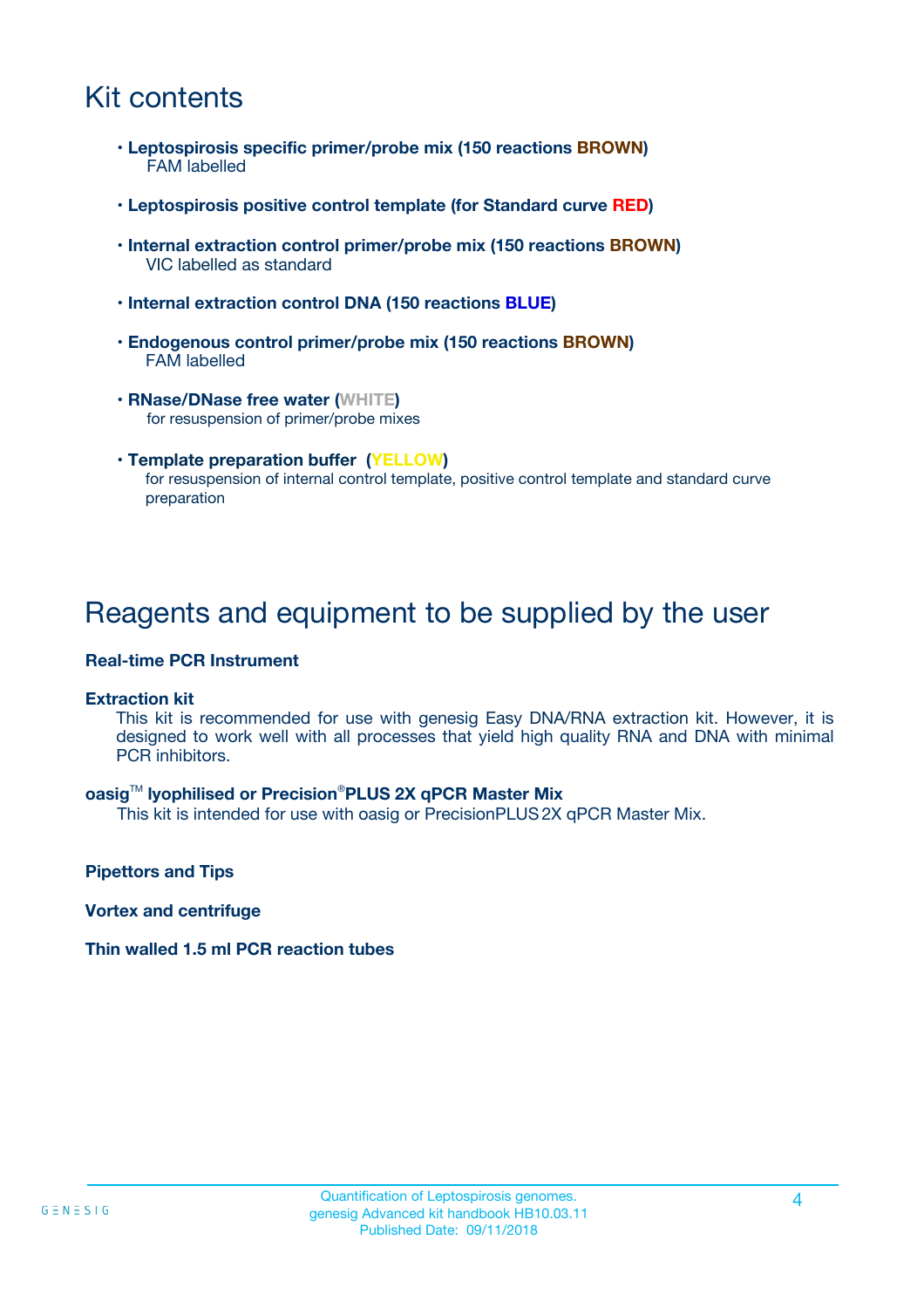### Kit storage and stability

This kit is stable at room temperature but should be stored at -20ºC on arrival. Once the lyophilised components have been resuspended they should not be exposed to temperatures above -20°C for longer than 30 minutes at a time and unnecessary repeated freeze/thawing should be avoided. The kit is stable for six months from the date of resuspension under these circumstances.

If a standard curve dilution series is prepared this can be stored frozen for an extended period. If you see any degradation in this serial dilution a fresh standard curve can be prepared from the positive control.

Primerdesign does not recommend using the kit after the expiry date stated on the pack.

### Suitable sample material

All kinds of sample material suited for PCR amplification can be used. Please ensure the samples are suitable in terms of purity, concentration, and DNA integrity (An internal PCR control is supplied to test for non specific PCR inhibitors). Always run at least one negative control with the samples. To prepare a negative-control, replace the template DNA sample with RNase/DNase free water.

### Dynamic range of test

Under optimal PCR conditions genesig Leptospirosis detection kits have very high priming efficiencies of >95% and can detect less than 100 copies of target template.

### Notices and disclaimers

This product is developed, designed and sold for research purposes only. It is not intended for human diagnostic or drug purposes or to be administered to humans unless clearly expressed for that purpose by the Food and Drug Administration in the USA or the appropriate regulatory authorities in the country of use. During the warranty period Primerdesign genesig detection kits allow precise and reproducible data recovery combined with excellent sensitivity. For data obtained by violation to the general GLP guidelines and the manufacturer's recommendations the right to claim under guarantee is expired. PCR is a proprietary technology covered by several US and foreign patents. These patents are owned by Roche Molecular Systems Inc. and have been sub-licensed by PE Corporation in certain fields. Depending on your specific application you may need a license from Roche or PE to practice PCR. Additional information on purchasing licenses to practice the PCR process may be obtained by contacting the Director of Licensing at Roche Molecular Systems, 1145 Atlantic Avenue, Alameda, CA 94501 or Applied Biosystems business group of the Applera Corporation, 850 Lincoln Centre Drive, Foster City, CA 94404. In addition, the 5' nuclease assay and other homogeneous amplification methods used in connection with the PCR process may be covered by U.S. Patents 5,210,015 and 5,487,972, owned by Roche Molecular Systems, Inc, and by U.S. Patent 5,538,848, owned by The Perkin-Elmer Corporation.

## Trademarks

Primerdesign™ is a trademark of Primerdesign Ltd.

genesig $^\circledR$  is a registered trademark of Primerdesign Ltd.

The PCR process is covered by US Patents 4,683,195, and 4,683,202 and foreign equivalents owned by Hoffmann-La Roche AG. BI, ABI PRISM® GeneAmp® and MicroAmp® are registered trademarks of the Applera Genomics (Applied Biosystems Corporation). BIOMEK® is a registered trademark of Beckman Instruments, Inc.; iCycler™ is a registered trademark of Bio-Rad Laboratories, Rotor-Gene is a trademark of Corbett Research. LightCycler™ is a registered trademark of the Idaho Technology Inc. GeneAmp®, TaqMan® and AmpliTaqGold® are registered trademarks of Roche Molecular Systems, Inc., The purchase of the Primerdesign™ reagents cannot be construed as an authorization or implicit license to practice PCR under any patents held by Hoffmann-LaRoche Inc.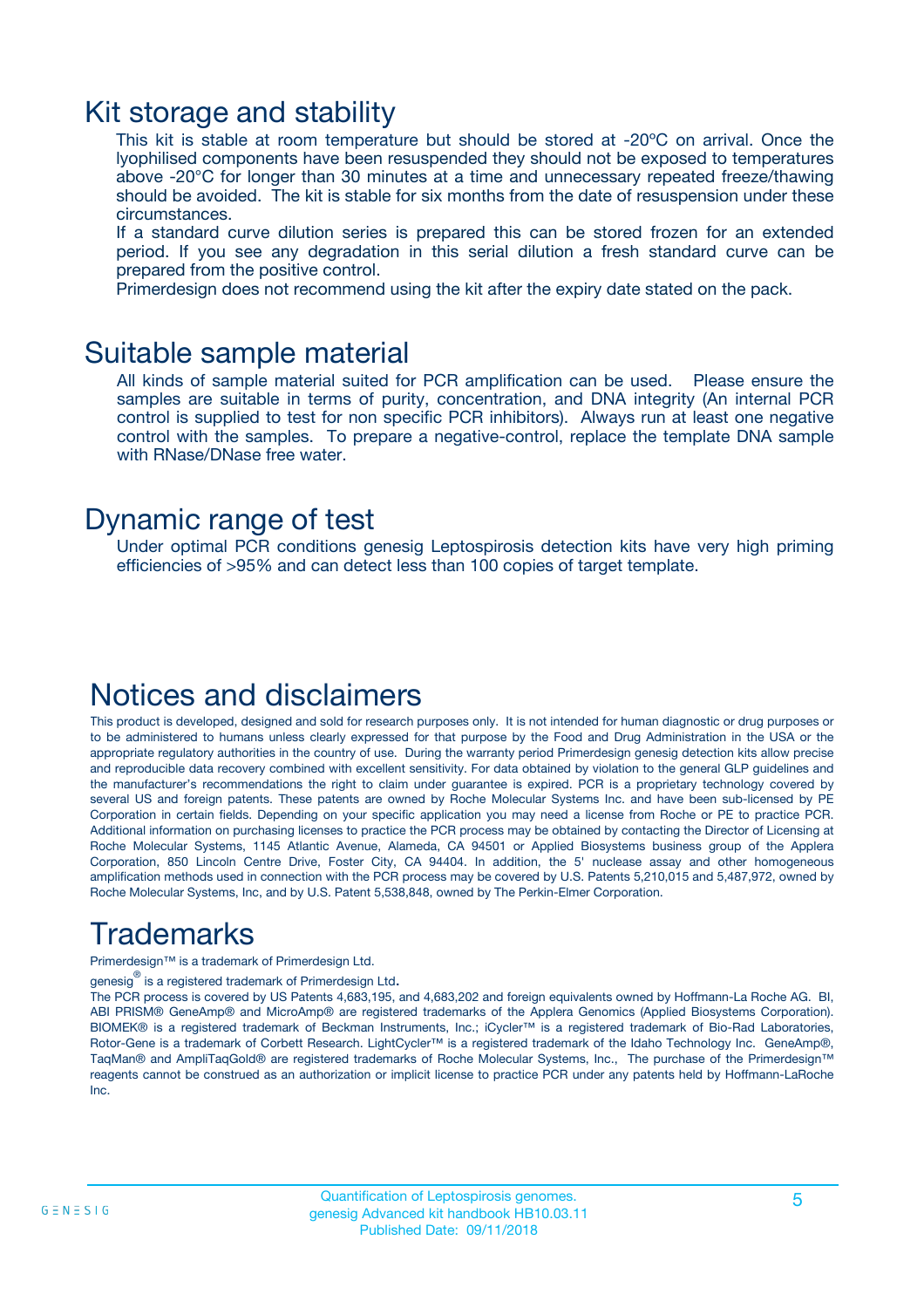## Principles of the test

#### **Real-time PCR**

A Leptospirosis specific primer and probe mix is provided and this can be detected through the FAM channel.

The primer and probe mix provided exploits the so-called TaqMan® principle. During PCR amplification, forward and reverse primers hybridize to the Leptospirosis DNA. A fluorogenic probe is included in the same reaction mixture which consists of a DNA probe labeled with a 5`-dye and a 3`-quencher. During PCR amplification, the probe is cleaved and the reporter dye and quencher are separated. The resulting increase in fluorescence can be detected on a range of qPCR platforms.

#### **Positive control**

For copy number determination and as a positive control for the PCR set up, the kit contains a positive control template. This can be used to generate a standard curve of Leptospirosis copy number / Cq value. Alternatively the positive control can be used at a single dilution where full quantitative analysis of the samples is not required. Each time the kit is used, at least one positive control reaction must be included in the run. A positive result indicates that the primers and probes for detecting the target Leptospirosis gene worked properly in that particular experimental scenario. If a negative result is obtained the test results are invalid and must be repeated. Care should be taken to ensure that the positive control does not contaminate any other kit component which would lead to false-positive results. This can be achieved by handling this component in a Post PCR environment. Care should also be taken to avoid cross-contamination of other samples when adding the positive control to the run. This can be avoided by sealing all other samples and negative controls before pipetting the positive control into the positive control well.

#### **Negative control**

To validate any positive findings a negative control reaction should be included every time the kit is used. For this reaction the RNase/DNase free water should be used instead of template. A negative result indicates that the reagents have not become contaminated while setting up the run.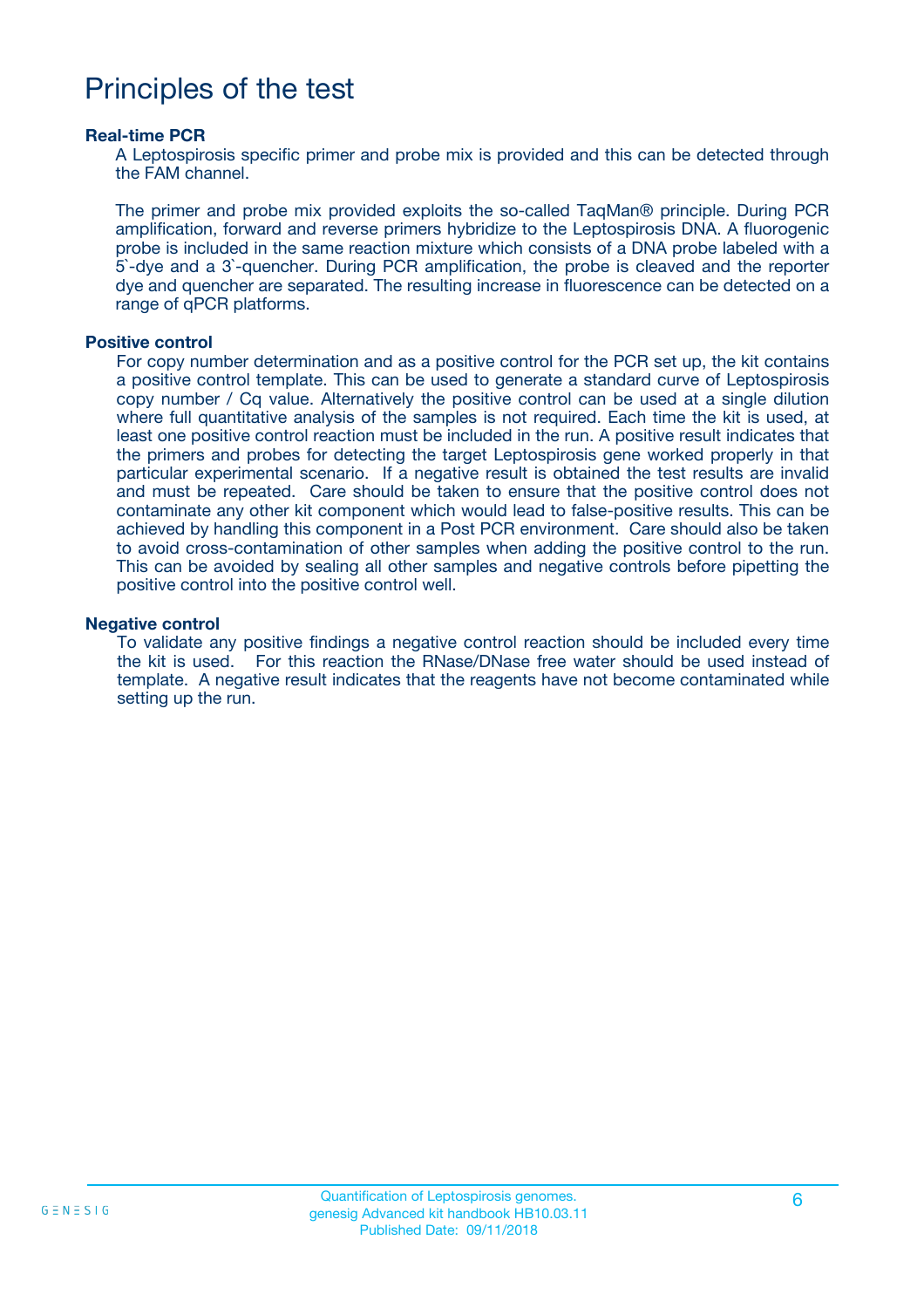#### **Internal DNA extraction control**

When performing DNA extraction, it is often advantageous to have an exogenous source of DNA template that is spiked into the lysis buffer. This control DNA is then co-purified with the sample DNA and can be detected as a positive control for the extraction process. Successful co-purification and qPCR for the control DNA also indicates that PCR inhibitors are not present at a high concentration.

A separate primer and probe mix are supplied with this kit to detect the exogenous DNA using qPCR. The primers are present at PCR limiting concentrations which allows multiplexing with the target sequence primers. Amplification of the control DNA does not interfere with detection of the Leptospirosis target DNA even when present at low copy number. The Internal control is detected through the VIC channel and gives a Cq value of 28+/-3.

#### **Endogenous control**

To confirm extraction of a valid biological template, a primer and probe mix is included to detect an endogenous gene. Detection of the endogenous control is through the FAM channel and it is NOT therefore possible to perform a multiplex with the Leptospirosis primers. A poor endogenous control signal may indicate that the sample did not contain sufficient biological material.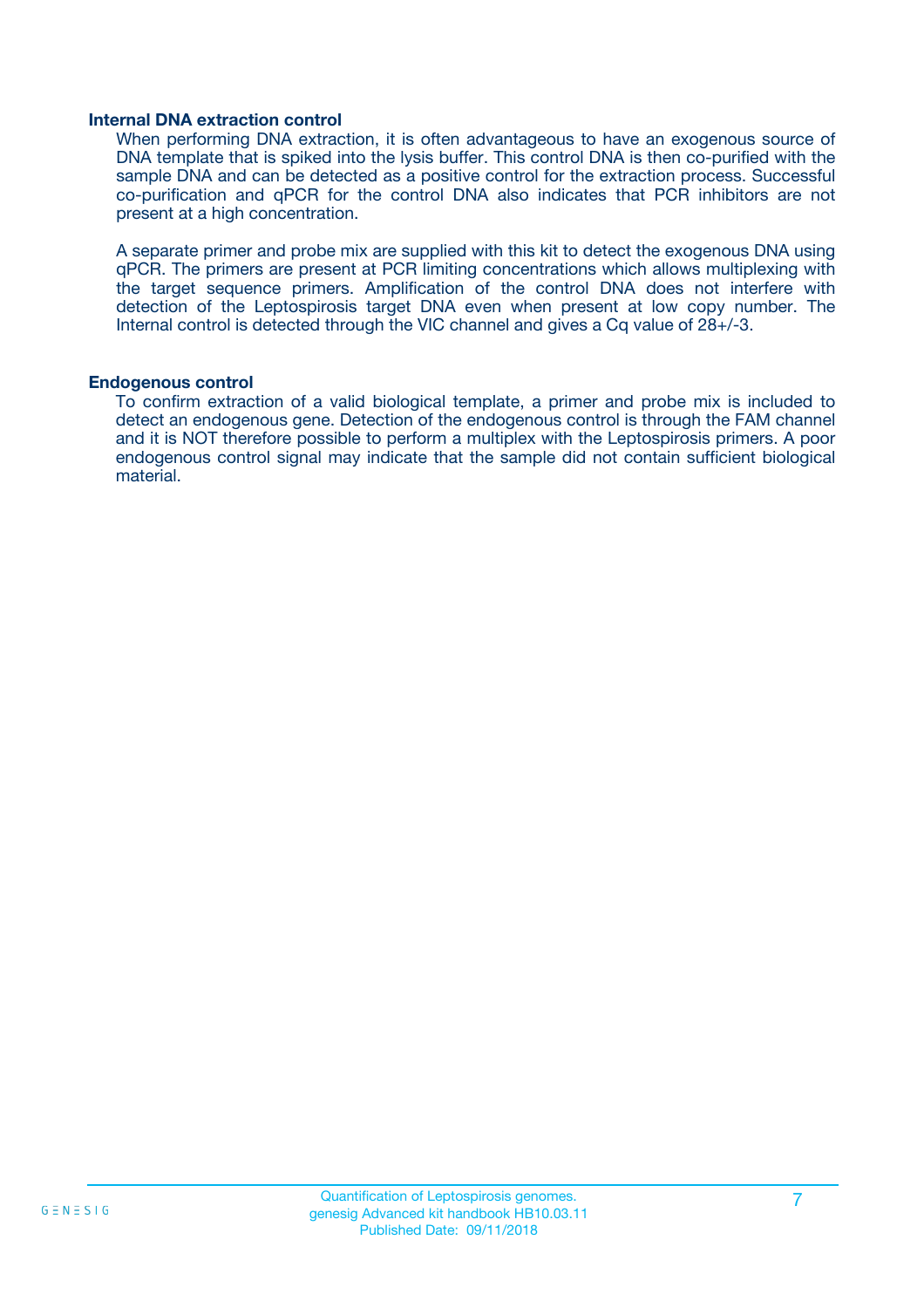### Resuspension protocol

To minimize the risk of contamination with foreign DNA, we recommend that all pipetting be performed in a PCR clean environment. Ideally this would be a designated PCR lab or PCR cabinet. Filter tips are recommended for all pipetting steps.

- **1. Pulse-spin each tube in a centrifuge before opening.** This will ensure lyophilised primer and probe mix is in the base of the tube and is not spilt upon opening the tube.
- **2. Resuspend the primer/probe mixes in the RNase/DNase free water supplied, according to the table below:**

To ensure complete resuspension, vortex each tube thoroughly.

| Component - resuspend in water                       |         |  |
|------------------------------------------------------|---------|--|
| <b>Pre-PCR pack</b>                                  |         |  |
| Leptospirosis primer/probe mix (BROWN)               | $165$ µ |  |
| Internal extraction control primer/probe mix (BROWN) |         |  |
| Endogenous control primer/probe mix (BROWN)          |         |  |

**3. Resuspend the internal control template and positive control template in the template preparation buffer supplied, according to the table below:** To ensure complete resuspension, vortex each tube thoroughly.

| Component - resuspend in template preparation buffer |  |  |
|------------------------------------------------------|--|--|
| <b>Pre-PCR heat-sealed foil</b>                      |  |  |
| Internal extraction control DNA (BLUE)               |  |  |
| <b>Post-PCR heat-sealed foil</b>                     |  |  |
| Leptospirosis Positive Control Template (RED) *      |  |  |

\* This component contains high copy number template and is a VERY significant contamination risk. It must be opened and handled in a separate laboratory environment, away from the other components.

### DNA extraction

The internal extraction control DNA can be added either to the DNA lysis/extraction buffer or to the DNA sample once it has been resuspended in lysis buffer.

**DO NOT add the internal extraction control DNA directly to the unprocessed biological sample as this will lead to degradation and a loss in signal.**

- **1. Add 4µl of the Internal extraction control DNA (BLUE) to each sample in DNA lysis/extraction buffer per sample.**
- **2. Complete DNA extraction according to the manufacturers protocols.**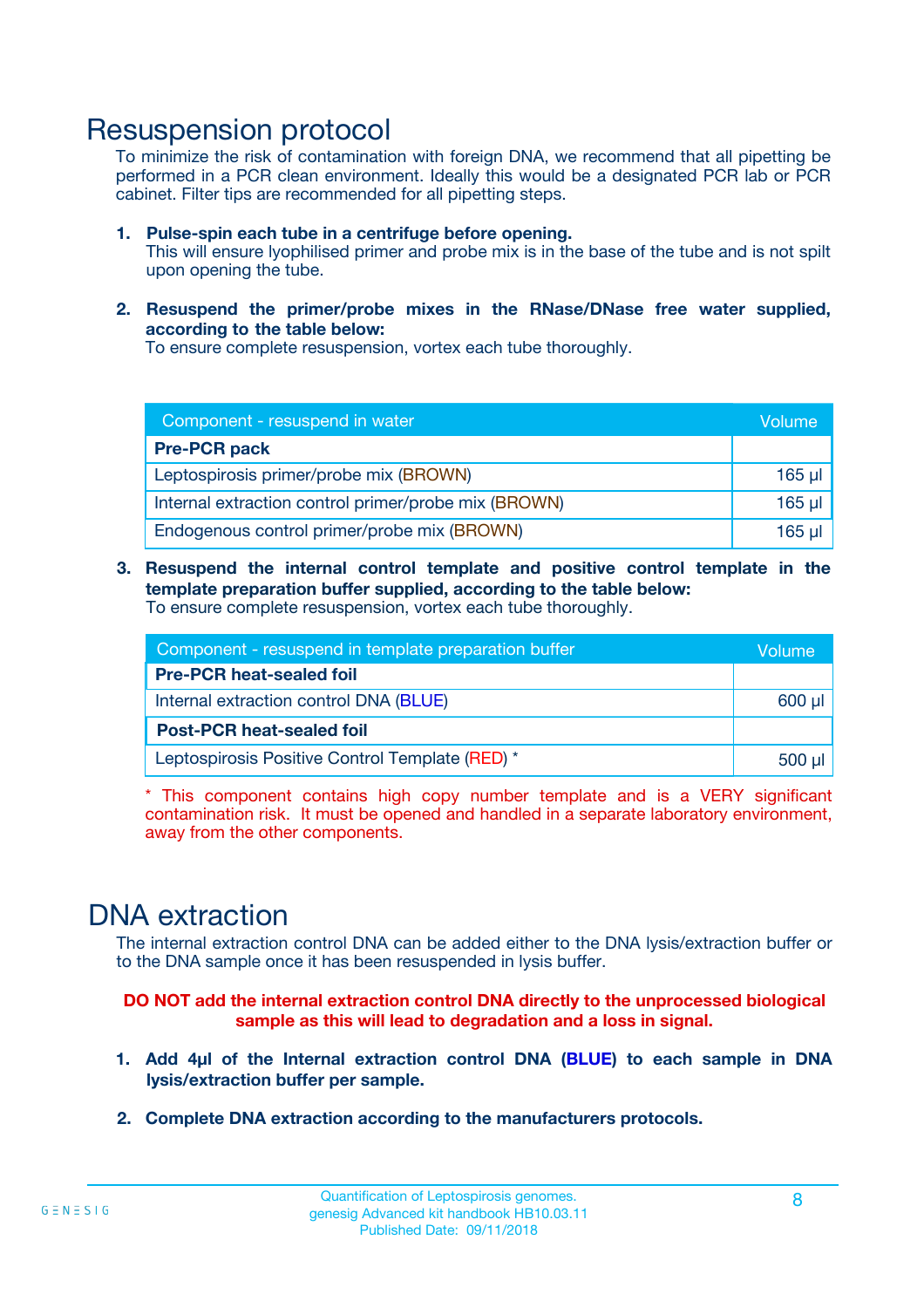# qPCR detection protocol

**1. For each DNA sample prepare a reaction mix according to the table below:** Include sufficient reactions for positive and negative controls.

| Component                                            | Volume   |  |
|------------------------------------------------------|----------|--|
| oasig or PrecisionPLUS 2X qPCR Master Mix            | $10 \mu$ |  |
| Leptospirosis primer/probe mix (BROWN)               | 1 µI l   |  |
| Internal extraction control primer/probe mix (BROWN) |          |  |
| <b>RNase/DNase free water (WHITE)</b>                | $3 \mu$  |  |
| <b>Final Volume</b>                                  |          |  |

**2. For each DNA sample prepare an endogenous control reaction according to the table below (Optional):**

**This control reaction will provide useful information regarding the quality of the biological sample.**

| Component                                   | Volume   |  |
|---------------------------------------------|----------|--|
| oasig or PrecisionPLUS 2X qPCR Master Mix   | $10 \mu$ |  |
| Endogenous control primer/probe mix (BROWN) |          |  |
| <b>RNase/DNase free water (WHITE)</b>       |          |  |
| <b>Final Volume</b>                         | 15 µl    |  |

- **3. Pipette 15µl of each mix into individual wells according to your qPCR experimental plate set up.**
- **4. Prepare sample DNA templates for each of your samples.**
- **5. Pipette 5µl of DNA template into each well, according to your experimental plate set up.**

For negative control wells use 5µl of RNase/DNase free water. The final volume in each well is 20ul.

**6. If a standard curve is included for quantitative analysis, prepare a reaction mix according to the table below:**

| Component                                 | Volume |  |
|-------------------------------------------|--------|--|
| oasig or PrecisionPLUS 2X qPCR Master Mix | 10 µl  |  |
| Leptospirosis primer/probe mix (BROWN)    |        |  |
| <b>RNase/DNase free water (WHITE)</b>     |        |  |
| <b>Final Volume</b>                       |        |  |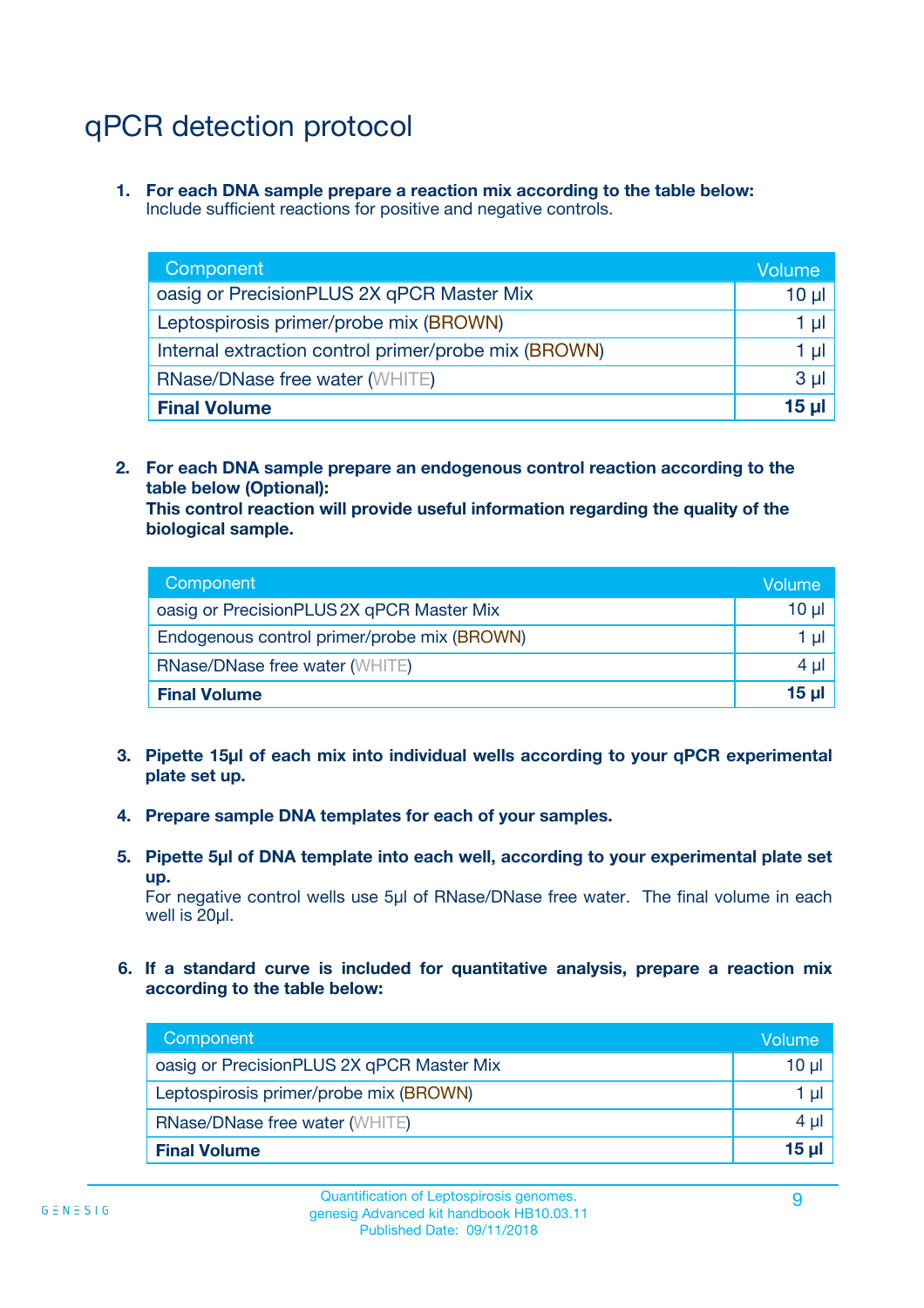#### **7. Preparation of standard curve dilution series.**

- 1) Pipette 90µl of template preparation buffer into 5 tubes and label 2-6
- 2) Pipette 10µl of Positive Control Template (RED) into tube 2
- 3) Vortex thoroughly
- 4) Change pipette tip and pipette 10µl from tube 2 into tube 3
- 5) Vortex thoroughly

Repeat steps 4 and 5 to complete the dilution series

| <b>Standard Curve</b>         | <b>Copy Number</b>     |
|-------------------------------|------------------------|
| Tube 1 Positive control (RED) | $2 \times 10^5$ per µl |
| Tube 2                        | $2 \times 10^4$ per µl |
| Tube 3                        | $2 \times 10^3$ per µl |
| Tube 4                        | $2 \times 10^2$ per µl |
| Tube 5                        | 20 per µl              |
| Tube 6                        | 2 per µl               |

**8. Pipette 5µl of standard template into each well for the standard curve according to your experimental plate set up.**

#### The final volume in each well is 20µl.

## qPCR amplification protocol

Amplification conditions using oasig or PrecisionPLUS 2X qPCR Master Mix.

|             | <b>Step</b>       | <b>Time</b>     | Temp    |
|-------------|-------------------|-----------------|---------|
|             | Enzyme activation | 2 min           | 95 °C   |
| Cycling x50 | Denaturation      | 10 <sub>s</sub> | 95 $°C$ |
|             | DATA COLLECTION * | 60 s            | 60 °C   |

\* Fluorogenic data should be collected during this step through the FAM and VIC channels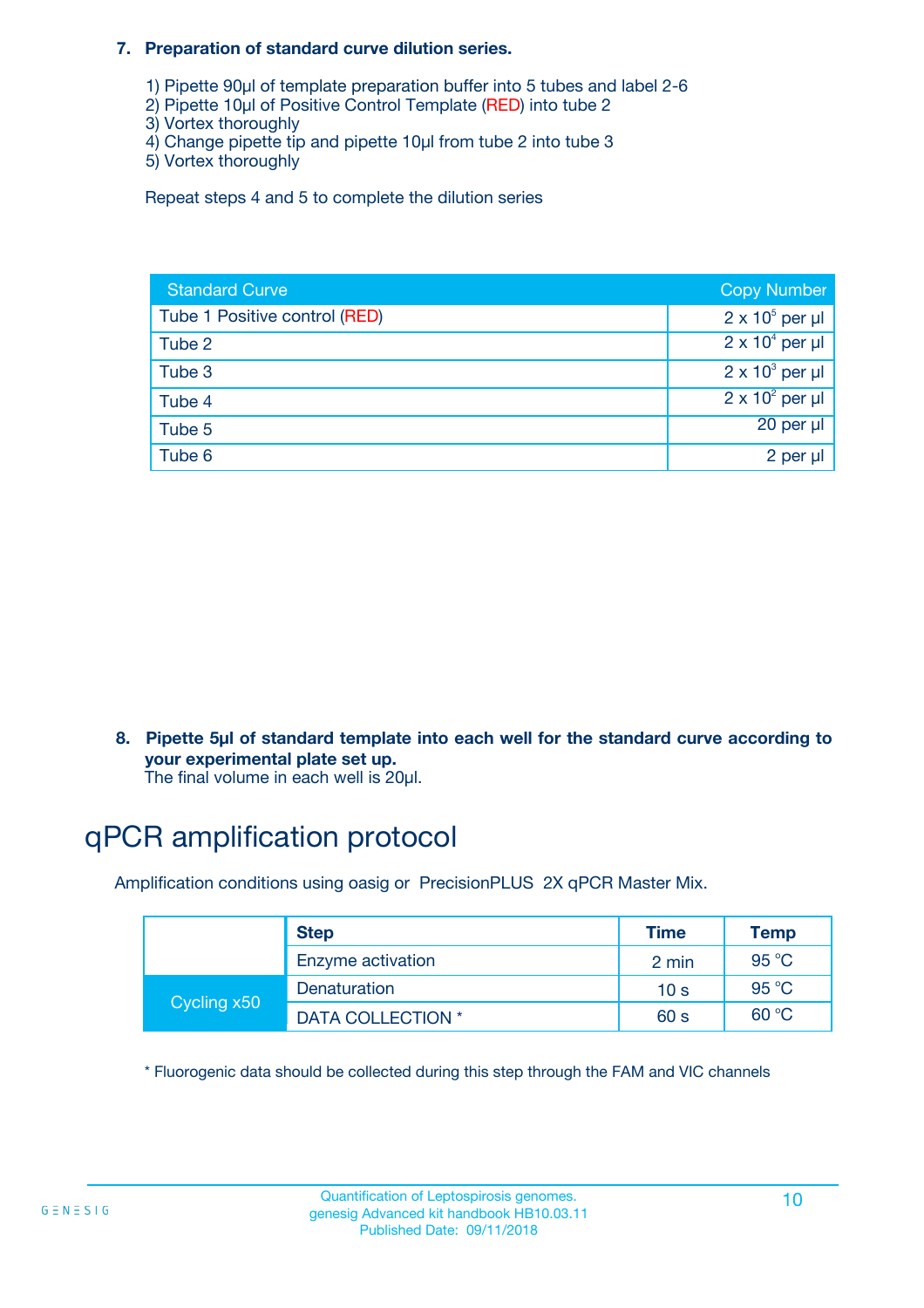# Interpretation of results

| <b>Target</b><br>(FAM) | Internal<br>control<br>(NIC) | <b>Positive</b><br>control | Negative<br>control | Interpretation                                                                                                  |
|------------------------|------------------------------|----------------------------|---------------------|-----------------------------------------------------------------------------------------------------------------|
| $\leq 30$              | $+ 1 -$                      | ÷                          |                     | <b>POSITIVE QUANTITATIVE RESULT</b><br>calculate copy number                                                    |
| > 30                   | ÷                            | ÷                          |                     | <b>POSITIVE QUANTITATIVE RESULT</b><br>calculate copy number                                                    |
| > 30                   |                              | ÷                          |                     | <b>POSITIVE QUALITATIVE RESULT</b><br>do not report copy number as this<br>may be due to poor sample extraction |
|                        | ÷                            | ÷                          |                     | <b>NEGATIVE RESULT</b>                                                                                          |
|                        |                              |                            |                     | <b>EXPERIMENT FAILED</b>                                                                                        |
| $+ 1 -$                | $+ 1 -$                      | ÷                          | $\leq 35$           | due to test contamination                                                                                       |
| $+ 1 -$                | $+ 1 -$                      | ÷                          | > 35                | $\star$                                                                                                         |
|                        |                              | ÷                          |                     | <b>SAMPLE PREPARATION FAILED</b>                                                                                |
|                        |                              |                            |                     | <b>EXPERIMENT FAILED</b>                                                                                        |

Positive control template (**RED**) is expected to amplify between Cq 16 and 23. Failure to satisfy this quality control criterion is a strong indication that the experiment has been compromised.

\*Where the test sample is positive and the negative control is positive with a  $Ca > 35$ , the sample must be reinterpreted based on the relative signal strength of the two results:



If the sample amplifies  $> 5$  Cq earlier than the negative control then the sample should be reinterpreted (via the table above) with the negative control verified as negative.



If the sample amplifies  $< 5$  Cq earlier than the negative control then the positive sample result is invalidated and<br>the result should be determined  $the$  result should be inconclusive due to test contamination. The test for this sample should be repeated.